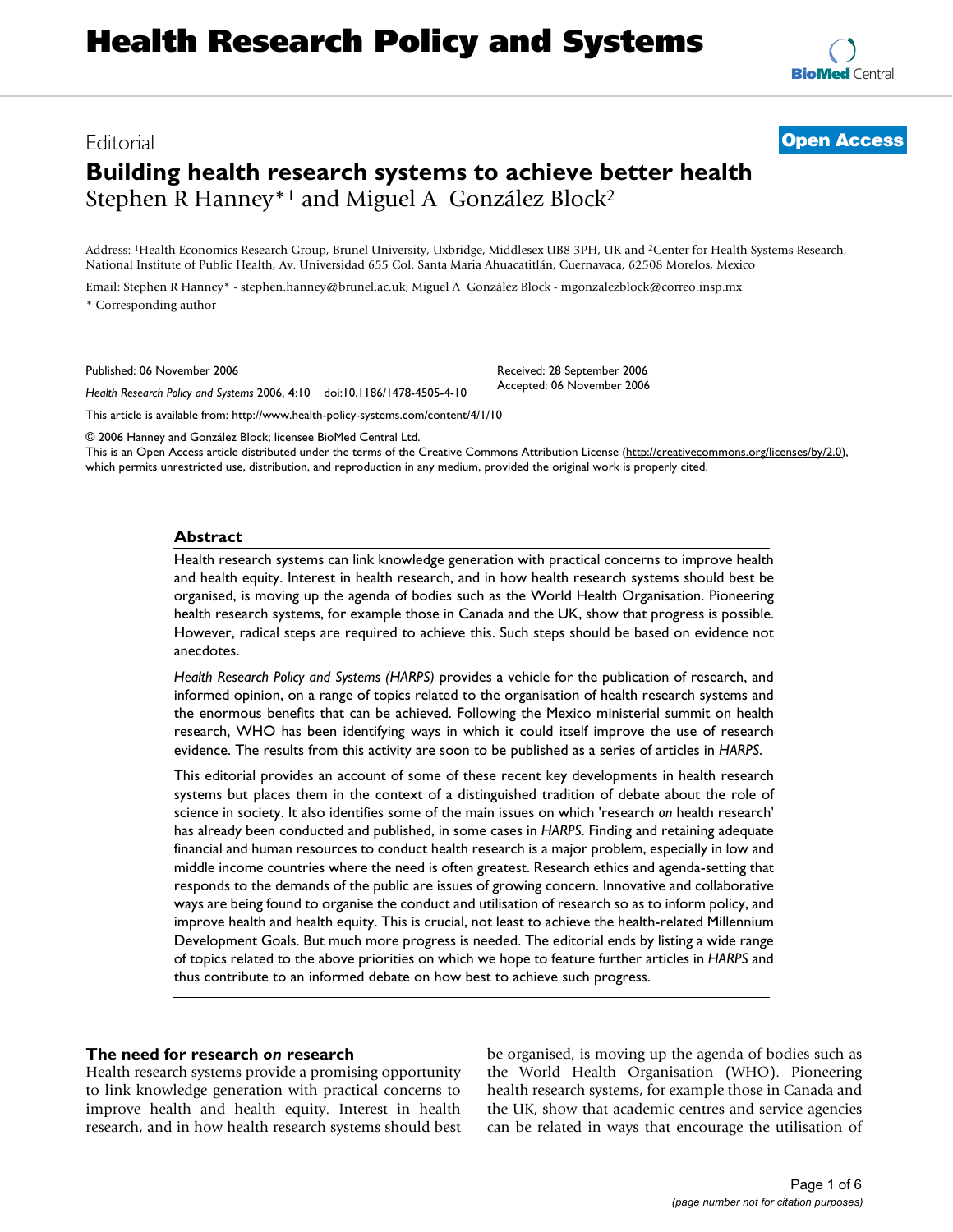research [1,2]. However, radical steps are required to achieve this. These can include establishing virtual national health institutes as a means of promoting networking between existing stakeholders [3]. But implementing such institutional arrangements add further significant challenges to those already confronting many health research systems.

Despite some recent high profile philanthropic donations for health research, many systems face the challenge of constrained resources, both financial and in terms of personnel. Concerns are being raised about not achieving the health-related Millennium Development Goals (MDGs). Other challenges facing health research systems include responding to an increased emphasis on research ethics and developing new ways to commission research so as to allow the greater involvement of patients and the public. There is increased interest in the benefits from health research, but also the need to show value for money and to organise health research systems to achieve maximum payback.

This editorial explains how these and related topics are not just of great significance, but also need themselves to be properly studied. In 1987 Richard Smith from the *BMJ* asserted that there was a 'need to research research' instead of relying on anecdotes [4]. We agree. *Health Research Policy and Systems (HARPS)* aims to provide an outlet for the publication of such research *on* research, and a platform for informed opinions on controversial debates. In addition to identifying topics where it would be useful to initiate new streams of primary research, we also aim to highlight the desirability of bringing existing streams of relevant research to bear on health research systems. In doing so, we draw on a distinguished tradition. Philosophers and researchers in science studies and other disciplines have long addressed issues relevant to current debates about health research policy and systems, including the role of science in society and the desirability and nature of different forms of science [5-8].

Therefore, in what follows we consider the role of *HARPS* in relation to a series of issues. First, we describe the context by: reporting the growing interest at WHO in promoting health research systems; examining some of the current debates within health research systems such as that in the UK; and analysing how such developments fit into wider discussions about the nature of research. Second, we highlight some areas where, we believe, research *on* health research is desirable and show how this can link with existing broader streams of work. Finally, we end the editorial by listing a range of topics which we hope to feature in future *HARPS* articles.

## **The context: growing interest in health research systems**

In 2001 an international workshop on National Health Research Systems was organised in Thailand with the support of the WHO, the Council on Health Research for Development, the Global Forum for Health Research and the Rockefeller Foundation. Pioneering work was conducted to define health research systems and the strategies needed to strengthen them, and to evaluate their performance [9]. This work was continued by WHO's Research Policy and Cooperation (RPC) department led by Tikki Pang, Founding Editor of *HARPS*. This resulted in a conceptual framework for health research systems [10]. This, in turn, informed the WHO Report, *Knowledge for Better Health*, which focused on bridging the "know do" gap, i.e. the gulf between scientific potential and health realisation. This was seen as central to achieving the healthrelated MDG's by 2015 [11]. The report was launched prior to the first ever ministerial summit on health research, held in Mexico in November 2004, and the resolutions passed there were endorsed by the 58th World Health Assembly in May 2005 [12].

Related to the resolutions, WHO asked its Advisory Committee on Health Research (ACHR) for advice on ways in which WHO itself could improve the use of research evidence in the development of recommendations, guidelines and policies. This advice was collated by a subcommittee of ACHR chaired by Andy Oxman and is now about to be published as series of articles in *HARPS*, with an introductory editorial by Judith Whitworth, chair of the ACHR.

This exercise illustrates the role *HARPS* can and, we argue, should play. As highlighted in the editorial by Whitworth [13], the work of WHO and its ACHR should herald a major advance in the *use* of research. The published advice will not just take the form of yet another report, it will be published in the open access peer-reviewed literature and will, therefore, be widely available and have been subject to rigorous peer-review. This, in turn, should help to build a culture of research *on* research.

In England, the NHS R&D Strategy developed in 1991 was widely seen as perhaps the first attempt in any country to develop a national R&D infrastructure for the health care system [14,15]. The growing importance attached to health research, and the desire to ensure that benefits are maximised through appropriate organisation of health research systems, are demonstrated by recent events in the UK health research system [16]. No sooner in early 2006 had a review of the National Health Service (NHS) R&D Strategy been completed, the intention to establish a virtual National Institute for Health Research confirmed [3], and implementation started, than another review was ini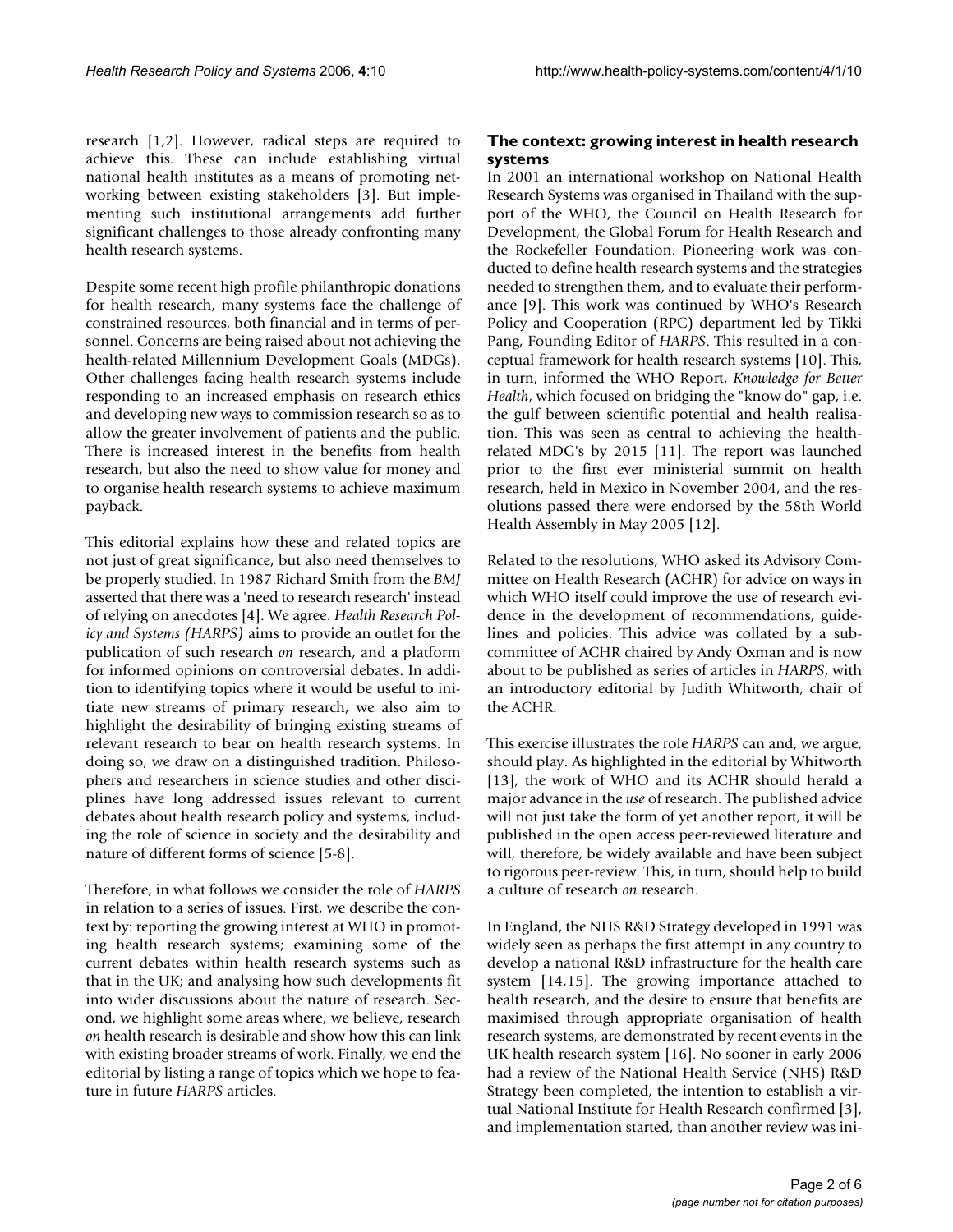tiated – this time of the whole UK health R&D system, with a view to a possible merger between the Medical Research Council and the NHS R&D Programme [17]. The need to 'research research' was highlighted when that second review explicitly stated that, wherever possible, responses 'should be evidence-based'.

One of the tensions identified in the UK (as elsewhere) is the need to find a balance between funding research through independent research councils that have scienceled priorities and funding research in response to the priorities of health-care systems. There has been a long debate about how far science should take a utilitarian approach. In the early seventeenth century Francis Bacon advocated harnessing science to meet the needs of society and emphasised the value of synthesising findings [5]. Others have claimed that the best science is produced (and eventually the most good done to society) when scientists determine their own agendas [6,7].

More recently, Gibbons et al. [8] described what they identified as a shift from the traditional discipline-centred mode of knowledge production, that they characterised as *Mode 1*, towards a broader conception, *Mode 2*. In the latter knowledge is generated through a context of application and thus addresses problems identified through continual negotiation between actors from a variety of settings [8]. Another recent conceptualisation, Pasteur's Quadrant, suggests how types of research can be considered according to two dimensions, a quest for understanding and considerations of use. This gives rise to three categories of research depending on the extent to which general understanding arises in the process of solving specific problems, or whether only pure knowledge or pure application is generated. (The fourth category is research that explores particular phenomena without having in view either general explanatory objectives or any applied use) [18].

The context, therefore, is one of growing interest in health research systems, some innovative developments and a well established broader range of analysis, often theoretical.

**Important issues for research** *on* **health research** Despite the diverse and developing background, there is, as yet, only a limited pool of primary research, as opposed to opinion, on how health research systems can best be organised at an overall level. A few studies have examined both how health-care systems and the research community can work together collaboratively to commission and use research, and how knowledge brokerage roles and receptor functions should be developed [2,19]. And, drawing on Gibbon's characterisation, a recent study reports that health services research involves a mix of *Mode 1* and *Mode 2* research [20]. Within WHO, a recent report from the Tropical Diseases Research (TDR) Programme used the categorisation of Pasteur's Quadrant to describe the research conducted by the Programme [21].

At least one body, the Canadian Health Services Research Foundation (CHSRF), is already conducting innovation, evaluation and analysis into ways of organising health research [1]. With the concept of 'linkage and exchange' it has been promoting the importance of collaborative approaches to organising health research systems [22]. It has also promoted the use of knowledge brokers [23]. The 2004 World Health Report and the Mexico summit spurred interest to disseminate and adapt lessons from the CHSRF in the South, and a fruitful collaboration has been started with Mexico and Central America. In many countries it is a challenge to find funding, and/or personnel, for such developments.

Financial and capacity problems impinge more generally on health research systems. Recent generous philanthropic donations from individuals such as Warren Buffett in the USA [24] represent opportunities to address the major health problems of developing countries through appropriate research, but come at a time when concerns are being voiced about not achieving the MDGs and about the stalling of public funding for health research in the USA. However, if increased funding for health research occurs mainly in the North it might draw desperately needed researchers away from the South. Funding increases need to be balanced between North and South if the networks and experience of researchers are to be enhanced globally.

Developing an adequate capacity to conduct research is crucial. And within the South it is particularly important to find ways to attract and retain staff in the public research sector. *HARPS* has published work that shows the need to increase the capacity to undertake research into health policies and systems [25], especially with the increased focus on such topics that arises through the work of the Alliance for Health Policy and Systems Research [26]. Analysis of the capacity of low and middle income countries to undertake equity-orientated research is important [27]. Health research systems in such countries also need to be responsive to growing health problems, such as road traffic accidents, where inter-sector collaboration is likely to be valuable [26,28]. There is also a need to encourage research aimed at assisting the scaling up of health interventions in low and middle income countries [29].

As health research systems develop and respond to demands from the wider societies they encounter difficulties. If health research systems are to develop optimally, it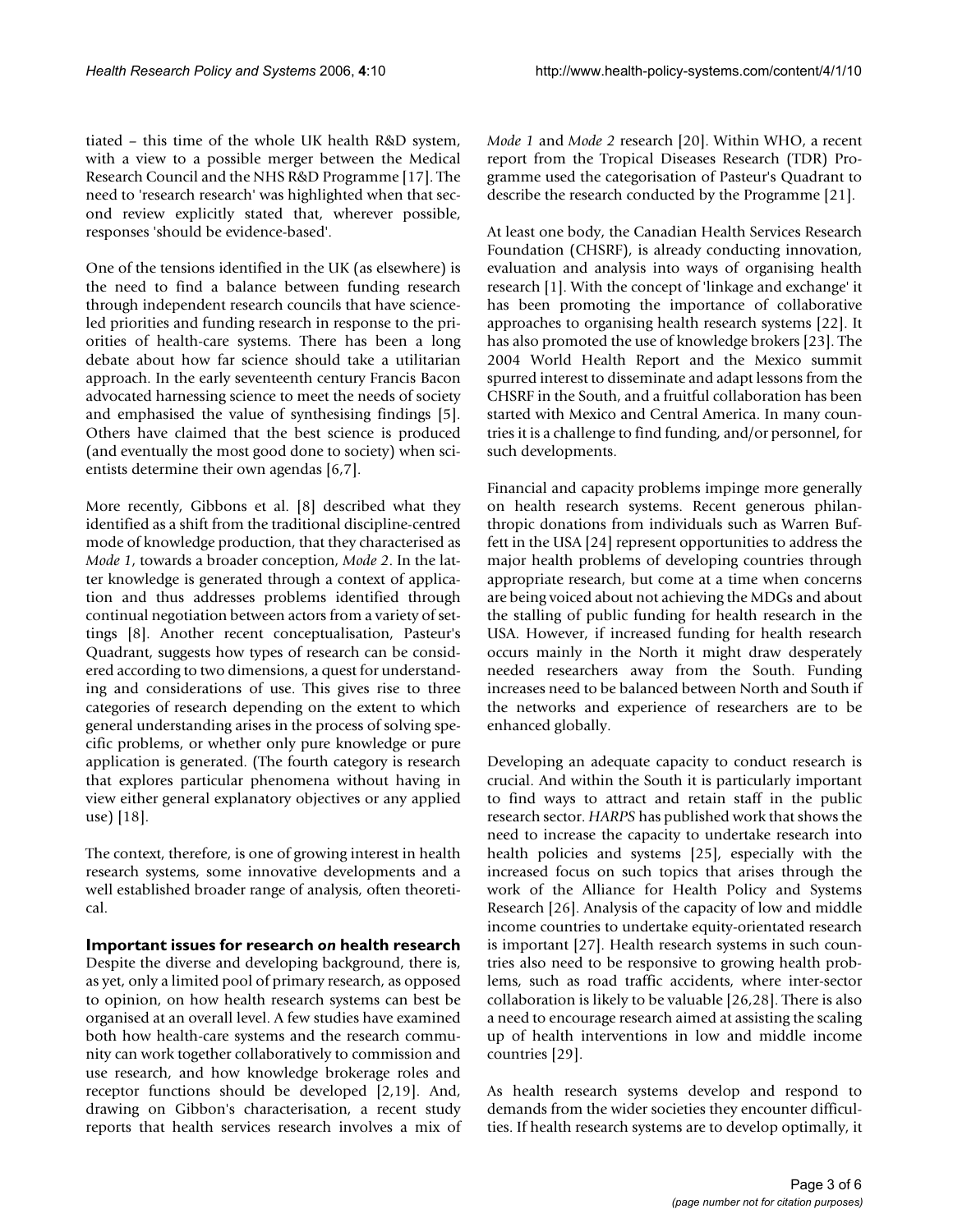is important that responses to these difficulties are themselves evaluated and analysed. *HARPS* provides a forum for this. For example, there is increased recognition of the need for research to be ethically conducted; it is also important that the roles and impact of ethics committees are evaluated [30]. The development of research agendas and opportunities for an increasing range of stakeholders to influence them are also increasingly being studied and described both in reports [31] and articles [32,33]. There have been many attempts to involve the public in research agenda setting and commissioning, and innovative virtual approaches to commissioning have been evaluated [34]. A recent analysis of how health research findings are communicated explores existing theoretical and disciplinary approaches to the transfer of knowledge; it is important that studies of health research systems build on these [35]. Just as research on health care systems needs to draw on a wide range of disciplines [36], so too research on health research systems will benefit from contributions from various sources.

A recent boost to the production of evidence about health research systems is the start-up funding provided by the Department of Health in England for an observatory of health research systems to be based at RAND Europe. [private communication; Jonathan Grant: jgrant@rand.org]. It is also important to adopt an historical perspective if lessons from previous developments in health research systems are to be absorbed [2,19,22].

There has been considerable analysis, both in reviews [11,37,38] and in primary studies [39], of the many factors that influence the utilisation of health research. Measurement of the benefits of health research – in terms of science *and* of health and wealth – is receiving considerable attention at present. Recent initiatives include those of the European Science Foundation/European Medical Research Councils and of the Canadian Institutes of Health Research. Also a new framework was recently proposed for assessing country-level efforts to link research to action [40].

High profile studies suggest that the benefits from improved utilisation can be enormous, and these studies include ones that attempt to put a value on the health gain that results from research [41,42]. The Funding First study valued the increased longevity in the USA between 1970– 1998 at \$72 trillion, and claimed that a large part of this could be attributed to health research [41].

There is, plainly, an opportunity for health research systems to provide accountability for funds spent and justification for future funding. The challenge is how to measure benefits in ways that are accepted as being valid and that also meet increasing demands to demonstrate that public funding for research provides value for money, especially when the money could otherwise have been used directly to provide health care. Eye-catching results are sometimes desired. But studies that adopt a more detailed approach, with a multi-dimensional categorisation of benefits and analysis of how specific research might have made an impact [43,44], raise doubts about the applicability of some of the approaches to putting a monetary value on research, especially in systems other than in the USA.

To date most progress in measuring the benefits from research has been made in assessing the impact of research on health policy, either through exploring the impact of specific research programmes [45], or examining policy areas for evidence of policy impact [46,47]. *HARPS* has already published a review of progress and proposals for further action in this field which is often seen as a step towards achieving a health gain from health research [48].

Of particular interest to *HARPS* are studies of the payback *from* health research that can be used to inform policy *on* health research, and indicate how health research systems could best be organised to enhance the payback from health research. Such work has been conducted in the UK, for example on behalf of the Arthritis Research Campaign (**arc**) [43,49]. Commenting on such payback work in the UK, Diane Garnham, then Chief Executive of the Association of Medical Research Charities, was quoted in **arc's** Annual Review as stating 'All medical charities want to improve human health – the difficulty is knowing how to fund research in the right way. I believe it will be patients who will benefit from the Arthritis Research Campaign's leadership in trying to understand this process better' [50].

When WHO/RPC started their deliberations in 2001 on how best to analyse health research systems, one recommendation was that a comprehensive picture of benefits should be developed drawing on examples from many countries. It was proposed that 'an inventory of examples of translation and utilisation' should be collated and organized around a payback framework consisting of impacts of health research on policy, practice and the public and how this led to improvements in health. Such an approach is currently being advocated by WHO. The ACHR argues that: 'Perhaps the most effective way for WHO to gain support among member states, funders, potential partners, and the public for its mandate in health research would be to lead the generation of a substantial body of evidence from evaluation studies showing how using research in policy, programmes, and practices has led to improved health outcomes.' [12].

One of the problems in conducting reviews in this field is the comparative lack of published studies; here the role of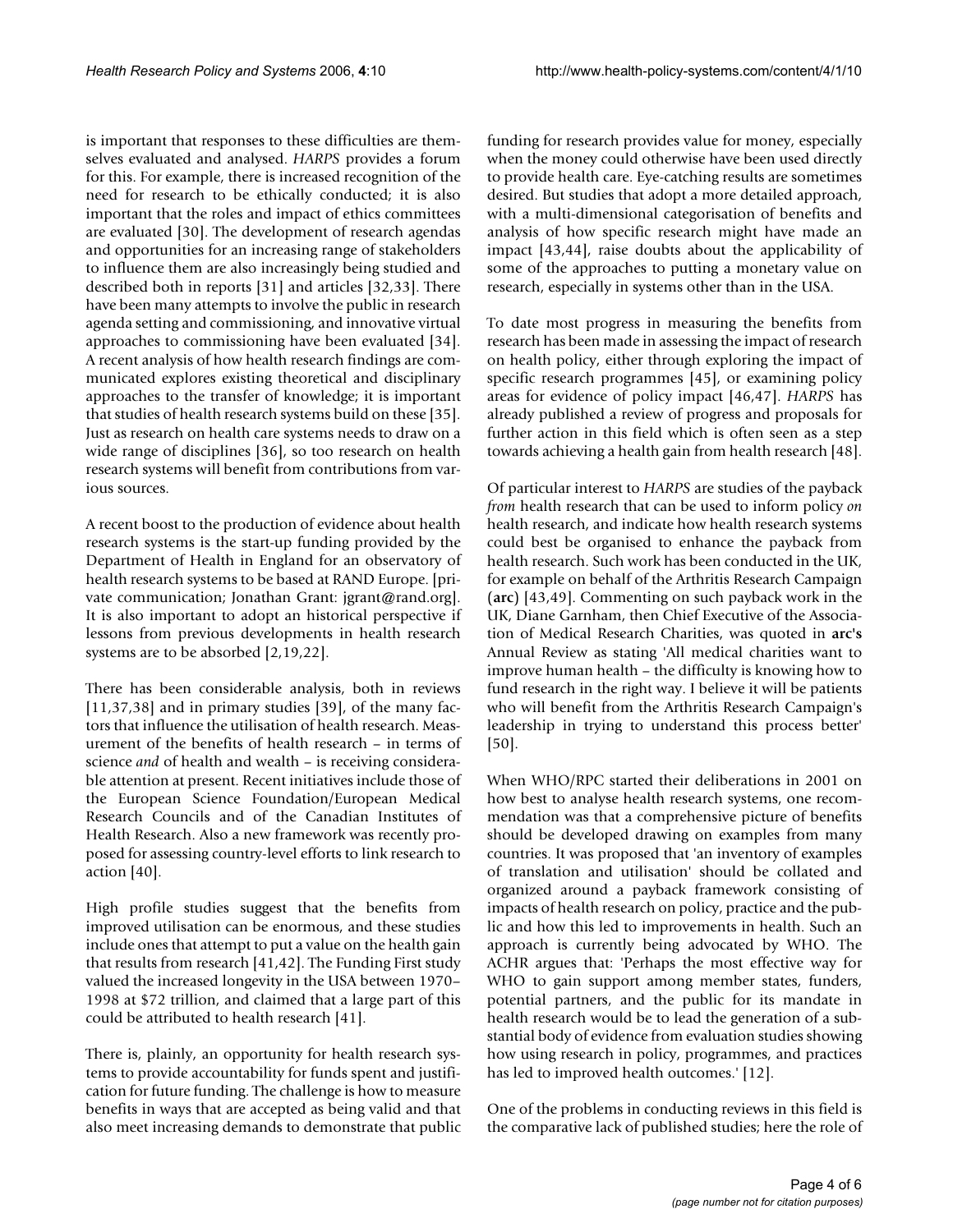*HARPS* in publishing research *on* research should help by providing a vehicle for peer-reviewed open access publications. In some instances studies will already have been conducted, but not published because it was not thought possible to publish them in the peer-reviewed literature. In other cases the studies will not even have been conducted because there is no culture of, or funding for, research *on* health research.

Indeed, in some areas those who make decisions about health research systems are developing policies without the benefit of research *on* research to inform their deliberations. In other areas the existing streams of research *on* research are not sufficiently brought into mainstream arguments about research policy. This is a problem that we hope *HARPS* will go some way to addressing. First, by providing an outlet for the findings of new research *on* health research. Second, by encouraging those engaged in research *on* research to focus more on health research system issues. Third, by bringing the results of this work to the attention of relevant policymakers.

## **Future articles in** *HARPS*

Following consultation with the editorial board, the editors of *HARPS* will be particularly pleased to publish papers in the following fields:

- How should health research systems be organised?
- How can health research systems help ensure that what researchers do will lead to improvements in health and health equity, especiallyin developing countries?

• Do potential users of research have the capacity and will to make best use of the findings?

• How can health research systems help the process of scaling up health interventions in low and middle income countries?

• Are there means to assess the impact and utility of research?

• What are the social, economic, political conditions affecting the health research community?

• Do researchers have good links with the decision makers and program managers?

• How well informed is the public of the results of research?

• Is the money used to sponsor research spent effectively, equitably and efficiently?

• How can health research systems respond to growing threats to health in low and middle income countries, for example, road traffic accidents?

## **Acknowledgements**

We are grateful for the helpful comments received on various drafts of this editorial from: Jonathan Grant, Shyama Kuruvilla, Bryony Soper, and Steven Wooding.

#### **References**

- 1. Lomas J: **Using 'linkage and exchange' to move research into policy at a Canadian Foundation.** *Health Aff* 2000, **19:**236-240.
- 2. Kogan M, Henkel M, Hanney S: *Government and Research: Thirty Years of Evolution* 2nd edition. Dordrecht: Springer; 2006.
- 3. Department of Health: *Best Research for Best Health: A New National Health Research Strategy. London* 2006.
- 4. Smith R: **[Comroe and Dripps revisited.](http://www.ncbi.nlm.nih.gov/entrez/query.fcgi?cmd=Retrieve&db=PubMed&dopt=Abstract&list_uids=3690250)** *BMJ* 1987, **295:**1404-1407.
- 5. Bacon F: *New Atlantis. First published 1626. Web version* [\[http://oregon](http://oregonstate.edu/instruct/phl302/texts/bacon/atlantis.html) [state.edu/instruct/phl302/texts/bacon/atlantis.html\]](http://oregonstate.edu/instruct/phl302/texts/bacon/atlantis.html). accessed 22/9/ 2006
- 6. Bush V: *Science, the Endless Frontier. A Report to the President* Washington DC: U.S. Government Printing Office; 1945.
- 7. Merton RK: *The Sociology of Science* Chicago: Chicago University Press; 1973.
- 8. Gibbons M, Limoges C, Nowotny H, Schwartzman S, Scott P, Trow M: *The New Production of Knowledge: The Dynamics of Science and Research in Contemporary Societies* London: Sage; 1994.
- 9. World Health Organisation: *National Health Research Systems: Report of an International Workshop. Geneva* 2002.
- 10. Pang T, Sadana R, Hanney S, Bhutta ZA, Hyder AA, Simon J: **[Knowl](http://www.ncbi.nlm.nih.gov/entrez/query.fcgi?cmd=Retrieve&db=PubMed&dopt=Abstract&list_uids=14758408)[edge for better health – a conceptual framework and foun](http://www.ncbi.nlm.nih.gov/entrez/query.fcgi?cmd=Retrieve&db=PubMed&dopt=Abstract&list_uids=14758408)[dation for health research systems.](http://www.ncbi.nlm.nih.gov/entrez/query.fcgi?cmd=Retrieve&db=PubMed&dopt=Abstract&list_uids=14758408)** *Bull World Health Organ* 2003, **81:**815-20.
- 11. World Health Organisation: *World Report on Knowledge for Better Health – Strengthening Health Systems. Geneva* 2004.
- 12. World Health Organisation: *Research for Health. A Position Paper on WHO's Role and Responsibilities in Health Research. ACHR45/05.16Rev.1* [[http://www.who.int/rpc/meetings/position\\_paper.pdf](http://www.who.int/rpc/meetings/position_paper.pdf)]. accessed 22/ 9/2006
- 13. Whitworth J: **Best practices in use of research evidence to inform health decisions.** *Health Res Policy Syst* in press.
- 14. Black N: **[A national strategy for Research and Development:](http://www.ncbi.nlm.nih.gov/entrez/query.fcgi?cmd=Retrieve&db=PubMed&dopt=Abstract&list_uids=9143728) [Lessons from England.](http://www.ncbi.nlm.nih.gov/entrez/query.fcgi?cmd=Retrieve&db=PubMed&dopt=Abstract&list_uids=9143728)** *Annu Rev Public Health* 1997, **18:**485-505.
- 15. Peckham M: **Developing the National Health Service: a model for public services.** *Lancet* 1999, **352:**1539-1545.
- 16. Horton R: **[Health research in the UK: the price of success.](http://www.ncbi.nlm.nih.gov/entrez/query.fcgi?cmd=Retrieve&db=PubMed&dopt=Abstract&list_uids=16829278)** *Lancet* 2006, **368:**93-97.
- 17. **Review of UK Health Research** [[http://www.hm-treas](http://www.hm-treasury.gov.uk/media/F9E/71/cooksey_consultation_letter_020506.pdf) [ury.gov.uk/media/F9E/71/cooksey\\_consultation\\_letter\\_020506.pdf](http://www.hm-treasury.gov.uk/media/F9E/71/cooksey_consultation_letter_020506.pdf)]. accessed 22/9/2006
- 18. Stokes DE: *Pasteur's Quadrant: Basic Science and Technological Innovation* Washington DC: Brookings Institute; 1997.
- 19. Kogan M, Henkel M: *Government and Research: The Rothschild Experiment in a Government Department* London: Heinemann; 1983.
- 20. Ferlie E, Wood M: **Novel mode of knowledge production? Producers and consumers in health services research.** *J Health Serv Res Policy* 2003:51-57.
- 21. Morel C: **Intoduction.** *TDR: Sixteenth Programme Report. Geneva* [[http://www.who.int/tdr/publications/publications/pdf/pr16/](http://www.who.int/tdr/publications/publications/pdf/pr16/introduction.pdf) [introduction.pdf](http://www.who.int/tdr/publications/publications/pdf/pr16/introduction.pdf)]. accessed 22/9/2006
- 22. Denis J, Lomas J: **Convergent evolution: the academic and policy roots of collaborative research.** *J Health Serv Res Policy* 2003:1-6.
- 23. Gold I: **Getting Research Based Evidence into Policy and Practice – Brokering to Bridge the Divide.** *Paper presented at Today's Health Research is Tomorrow's Health Care, Health Research Board, Dublin, 13–14 June 2006* [[http://hrb.silverarm.com/cimgs/sr/](http://hrb.silverarm.com/cimgs/sr/File/Irving_Gold.pdf) [File/Irving\\_Gold.pdf](http://hrb.silverarm.com/cimgs/sr/File/Irving_Gold.pdf)]. accessed 22/9/2006
- 24. **Warren Buffett Gives Away His Fortune** [\[http://](http://money.cnn.com/2006/06/25/magazines/fortune/charity1.fortune/index.htm) [money.cnn.com/2006/06/25/magazines/fortune/charity1.fortune/](http://money.cnn.com/2006/06/25/magazines/fortune/charity1.fortune/index.htm) [index.htm](http://money.cnn.com/2006/06/25/magazines/fortune/charity1.fortune/index.htm)]. accessed 22/9/2006